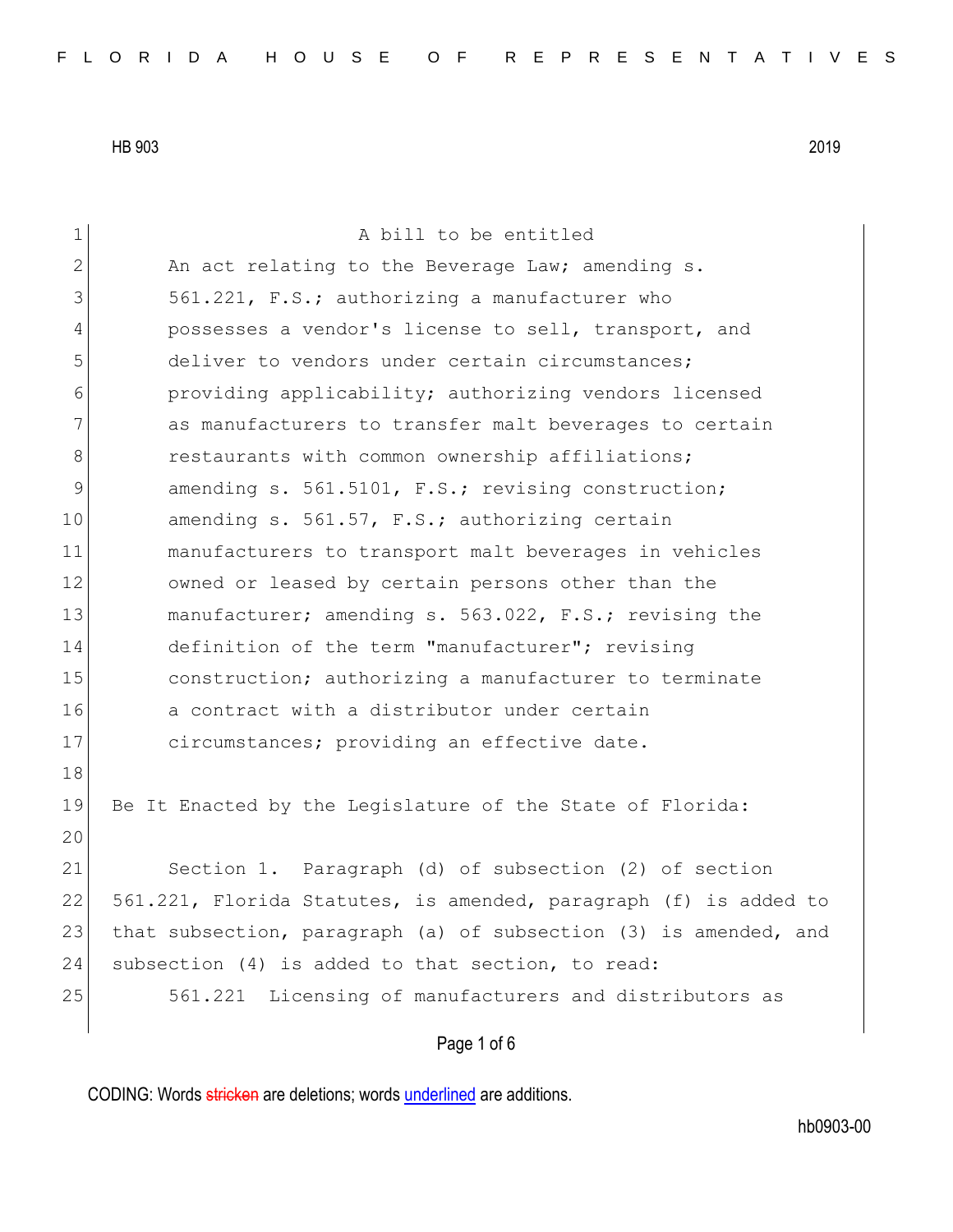Page 2 of 6 26 vendors and of vendors as manufacturers; conditions and 27 limitations.-28 (2) 29 (d) A manufacturer possessing a vendor's license under 30 this subsection is not permitted to make deliveries under s.  $31$   $561.57(1)$ , except as provided in paragraph (f). 32 (f) Notwithstanding any other provision of the Beverage 33 Law, a manufacturer possessing a vendor's license under this 34 subsection may sell, transport, and deliver to vendors, from the 35 manufacturer's licensed premises, malt beverages that have been 36 | manufactured on its licensed premises if the manufacturer 37 complies with the requirements in ss. 561.42 and 561.423, as 38 applicable, to the same extent as if the manufacturer were a 39 distributor. 40 1. The authority provided in this paragraph is limited to 41 the sale, transport, and delivery of kegs or similar containers  $42$  that hold 5.16 gallons, 7.75 gallons, or 15.5 gallons. 43 2. A delivery by a manufacturer to a vendor under this 44 paragraph is subject to s. 561.57(2). 45 3. This paragraph does not apply to a manufacturer who: 46 a. Has a franchise agreement with a distributor pursuant 47 to s. 563.022; or 48 b. Has a total production volume of more than 7,000 kegs 49 of malt beverages per year. 50 (3)(a) Notwithstanding other provisions of the Beverage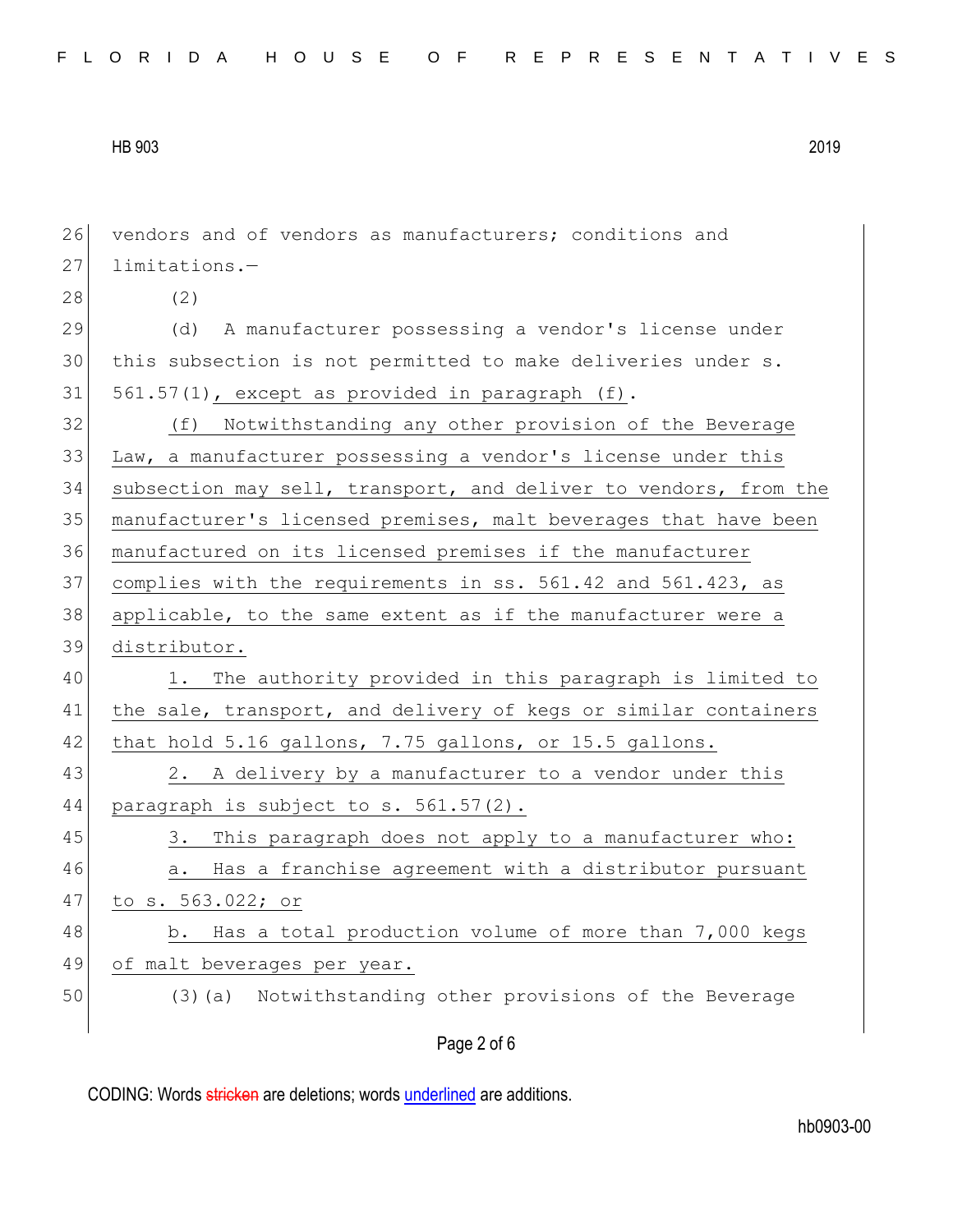51 Law, any vendor licensed in this state may be licensed as a 52 manufacturer of malt beverages upon a finding by the division 53 that: 54 1. The vendor will be engaged in brewing malt beverages at 55 a single location and in an amount which will not exceed 10,000 56 kegs per year. For purposes of this section subsection, the term 57 | "keg" means 15.5 gallons. 58 2. The malt beverages so brewed will be sold to consumers 59 for consumption on the vendor's licensed premises or on 60 contiguous licensed premises owned by the vendor. 61 (4) Notwithstanding any other provision of the Beverage  $62$  Law, any vendor licensed as a manufacturer under this section 63 may transfer malt beverages to a restaurant with which it has 64 common ownership affiliations and that is part of a restaurant 65 group that comprises not more than 15 restaurants. 66 Section 2. Subsection (1) of section 561.5101, Florida 67 Statutes, is amended to read: 68 561.5101 Come-to-rest requirement; exceptions; penalties.-69 (1) For purposes of inspection and tax-revenue control, 70 all malt beverages, except those manufactured and sold by the 71 same licensee, pursuant to s.  $561.221(2)$  or  $(3)$ , must come to 72 rest at the licensed premises of an alcoholic beverage 73 wholesaler in this state before being sold to a vendor by the 74 wholesaler. The prohibition contained in this subsection does 75 not apply to the shipment of malt beverages commonly known as

Page 3 of 6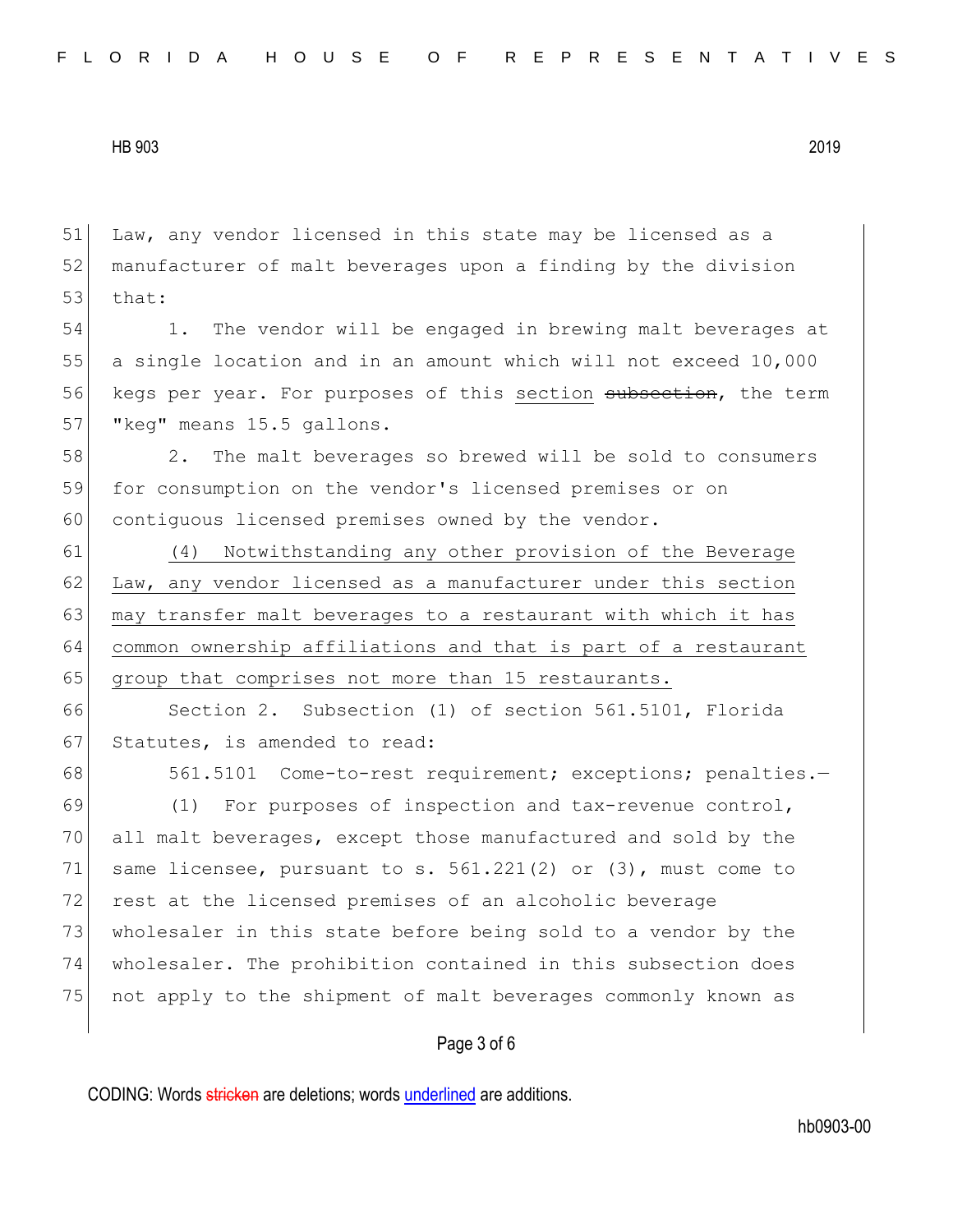76 private labels. The prohibition contained in this subsection 77 shall not prevent a manufacturer from shipping malt beverages 78 for storage at a bonded warehouse facility, provided that such 79 malt beverages are distributed as provided in this subsection or 80 to an out-of-state entity. This subsection does not prohibit a 81 manufacturer from delivering alcoholic beverages to a licensed 82 vendor as provided in s.  $561.221(2)(f)$ . 83 Section 3. Subsection (2) of section 561.57, Florida 84 Statutes, is amended to read: 85 561.57 Deliveries by licensees.-86 (2) Deliveries made by a manufacturer or distributor away 87 from his or her place of business may be made only in vehicles 88 that are owned or leased by the licensee. However, a 89 manufacturer authorized to make deliveries under s. 90  $561.221(2)$  (f) to the licensed premises of a vendor may transport 91 malt beverages in a vehicle owned or leased by the manufacturer 92 or any person who has been disclosed on a license application 93 filed by the manufacturer and approved by the division. By 94 acceptance of an alcoholic beverage license and the use of such 95 vehicles, the licensee agrees that such vehicle shall always be 96 subject to be inspected and searched without a search warrant, 97 for the purpose of ascertaining that all provisions of the 98 alcoholic beverage laws are complied with, by authorized 99 employees of the division and also by sheriffs, deputy sheriffs, 100 and police officers during business hours or other times the

## Page 4 of 6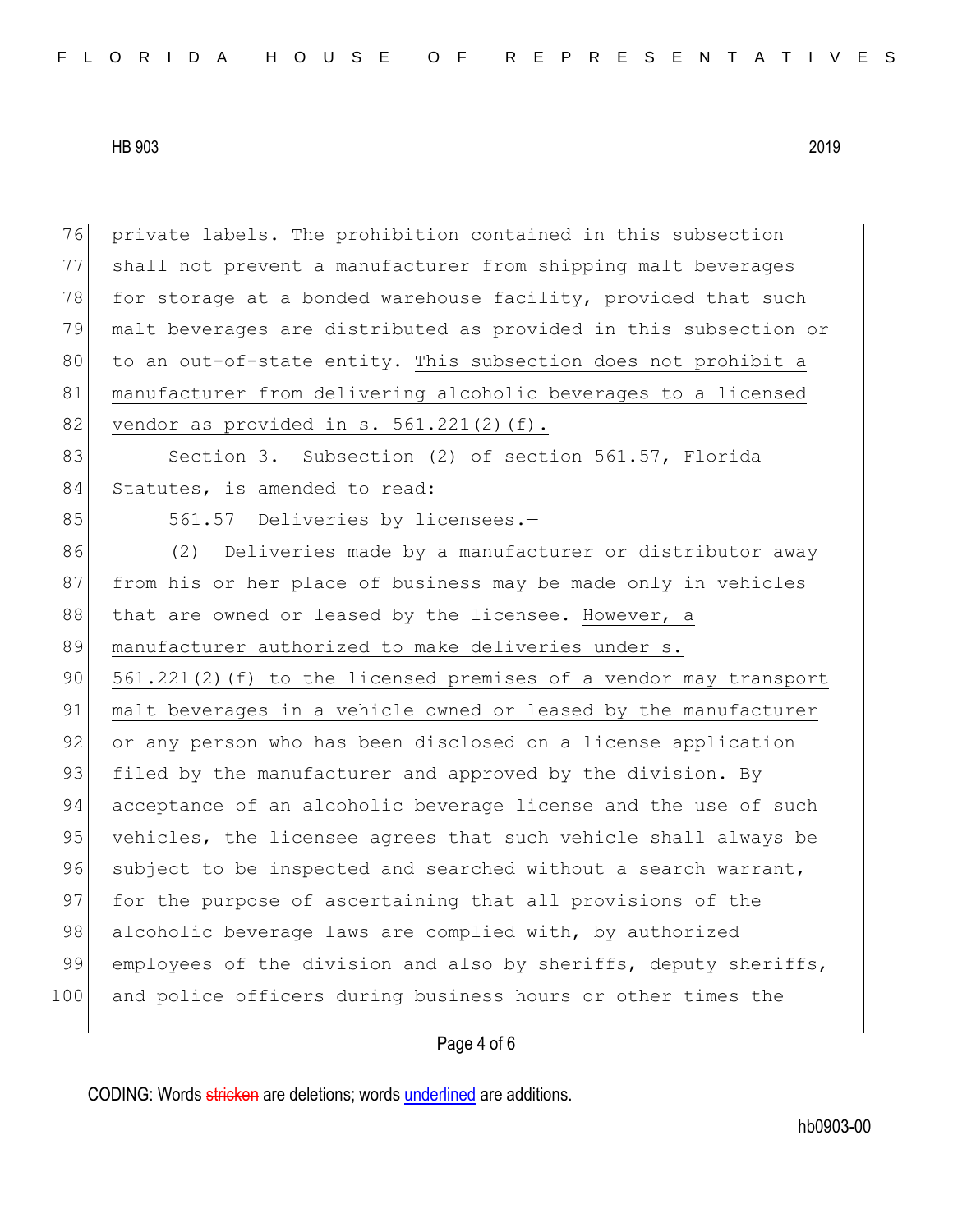| 101 | vehicle is being used to transport or deliver alcoholic          |
|-----|------------------------------------------------------------------|
| 102 | beverages.                                                       |
| 103 | Section 4. Paragraph (h) of subsection (2) and paragraph         |
| 104 | (d) of subsection (14) of section 563.022, Florida Statutes, are |
| 105 | amended, and subsection (22) is added to that section, to read:  |
| 106 | 563.022 Relations between beer distributors and                  |
| 107 | manufacturers.-                                                  |
| 108 | DEFINITIONS. - In construing this section, unless the<br>(2)     |
| 109 | context otherwise requires, the word, phrase, or term:           |
| 110 | "Manufacturer" means any person who manufactures or<br>(h)       |
| 111 | imports beer for distribution to distributors licensed in        |
| 112 | Florida. The term does not include a person whose total          |
| 113 | production volume does not exceed 150,000 gallons of malt        |
|     |                                                                  |
| 114 | beverages a year.                                                |
| 115 | (14) MANUFACTURER; PROHIBITED INTERESTS.-                        |
| 116 | Nothing in the Beverage Law shall be construed to<br>(d)         |
| 117 | prohibit a manufacturer from shipping products to or between its |
| 118 | breweries, or between its breweries and the licensed premises of |
| 119 | a vendor as provided in s. 561.221(2)(f), without a              |
| 120 | distributor's license.                                           |
| 121 | TERMINATION OF CONTRACTS.-Notwithstanding the<br>(22)            |
| 122 | provisions of this section, a manufacturer may terminate a       |
| 123 | contract with a distributor after at least 120 days' written     |
| 124 | notice if the sale of products to the distributor by the         |
| 125 | manufacturer does not exceed 10 percent of the distributor's     |

## Page 5 of 6